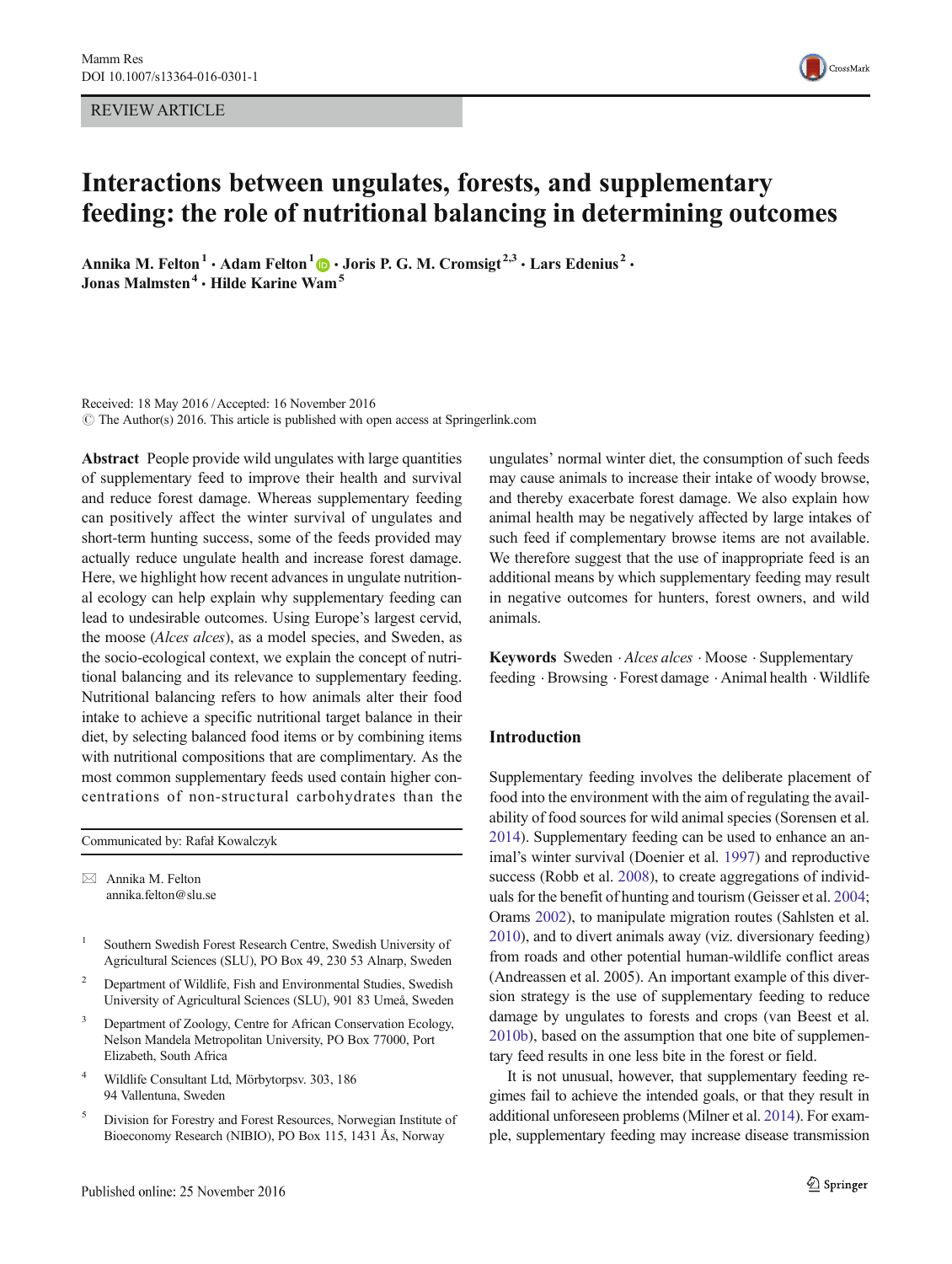(Sorensen et al. [2014](#page-6-0)), as well as unintentionally alter the demography (Ballesteros et al. [2013\)](#page-5-0), behavior (Forristal et al. [2012](#page-5-0)), and population genetics (Blanchong et al. 2006) of the targeted game species, sometimes with cascading effects on vegetation (Rinella et al. [2012\)](#page-6-0) and other fauna (Mathisen et al. [2012](#page-6-0); Mathisen and Skarpe [2011](#page-6-0)). Furthermore, although exceptions occur, supplementary feeding rarely appears to be effective at actually reducing browsing-related damage to crops, production forests, or natural habitats (Cooper et al. [2006](#page-5-0); Doenier et al. [1997](#page-5-0); van Beest et al. [2010b\)](#page-6-0).

In this perspective piece, we highlight how recent advances in our understanding of the nutritional ecology of wild animals can help to explain at least some of the reasons supplementary feeding can lead to unintended and undesired outcomes. Using Europe's largest free-ranging cervid, the moose (Alces alces), as a model species, and conducting our evaluation within the Swedish context, we explain the concept of nutritional balancing and its relevance to supplementary feeding. Furthermore, we raise the potential for a "lose-lose" outcome to arise for hunters, forest owners, and wild forest-dwelling ungulates due specifically to the widespread provision of "the wrong" feeds. Throughout, we link the Swedish context to studies elsewhere to show how the concepts we introduced are highly applicable for the co-management of wildlife and forestry across the northern hemisphere.

### Background to the moose and nutritional balancing

As a specialized browser, the preferred diet of moose throughout the growth season consists of selected green plant material, including the leaves of deciduous trees, shrubs, and herbs (Cederlund et al. [1980](#page-5-0); Månsson et al. [2007](#page-6-0); Rea et al. [2014](#page-6-0); Wam and Hjeljord [2010\)](#page-6-0). During leaf-fall in the autumn, moose adjust their rumen physiology, metabolism, and food intake rates to adapt to a relatively nutrient poor and ligninrich winter diet of twigs and conifer needles (Hofmann [1989](#page-5-0); Regelin et al. [1985;](#page-6-0) Schwartz et al. [1988\)](#page-6-0). With respect to their nutritional ecology, recent experimental evidence (Felton et al. [2016c\)](#page-5-0) indicates that moose engage in nutritional balancing. Nutritional balancing is found in an increasingly diverse group of animals and involves the altering of food intake on a daily or near daily basis to achieve a specific nutritional target balance in the diet, either by selecting nutritionally balanced food items or by combining food items with compositions complimentary to each other (e.g., Felton et al. [2009](#page-5-0); Mayntz et al. [2009;](#page-6-0) Rothman et al. [2011](#page-6-0); Simpson and Raubenheimer [2012\)](#page-6-0). This regulatory feat is explained by several neural and chemical processes and feedbacks operating before, during, and after digestion (Berteaux et al. [1998](#page-5-0); Provenza [1995](#page-6-0)).

Specifically, the controlled feeding experiment conducted by Felton et al. [\(2016c](#page-5-0)) demonstrated that when moose are given free choice, individuals consumed food items in a manner which targeted a particular dietary balance between protein and carbohydrates (Fig. [1](#page-2-0)). Furthermore, when restricted to one of two nutrient-rich but imbalanced pelleted diets, which provided either too much or too little protein or carbohydrates compared to the moose' target balance, individuals tried to compensate for this imbalance by increasing their consumption of twigs from the broadleaf branches provided. This compensatory feeding response was not due to any deficiencies of single nutrients (the pellets contained more than the minimum requirements of all macronutrient and micronutrients for moose), but rather appears to have resulted from the short-term imbalanced nutritional state the moose were forced into when not given free choice between pellet types. Consistent with this explanation, the twigs were found to have a nutritional composition very similar to the nutritional target balance identified during the experiment (Fig. [1\)](#page-2-0).

Studies from around the northern hemisphere and on a diversity of ungulate species lend additional weight to the importance of dietary mixing (Beck and Peek [2005;](#page-5-0) Berteaux et al. [1998;](#page-5-0) Oldemeyer et al. [1977](#page-6-0); Parsons et al. [1994;](#page-6-0) Westoby [1974\)](#page-6-0). More specifically, there are many indications of compensatory feeding responses by supplementary fed wild ungulates: for example, if white-tailed deer (Odocoileus virginiatus) are provided with ad libitum access of energy dense food (corn, oats, or pellets), they continue (Cooper et al. [2006](#page-5-0); Doenier et al. [1997](#page-5-0); Schmitz [1990](#page-6-0)) or even double their normal intake of browse (Timmons et al. [2010](#page-6-0)). Also, red deer (Cervus elaphus), provided with nutrient-rich supplementary feed, have been found to increase their intake of certain species of woody vegetation which complement the nutritional composition of the supplementary food items (Miranda et al. [2015](#page-6-0)). The process of nutritional balancing and compensatory feeding is therefore likely to be of relevance to the understanding and effective management of other socio-ecological systems involving various ungulate species, supplementary feeds, and geographical contexts.

# The Swedish context: forest management and supplementary feeding

Productive forests cover approximately 60 % of land area in Sweden, and the vast majority is used for the production of timber and other wood products (SFA [2014](#page-6-0)). Forestry in Sweden is primarily conducted using the even-aged management of conifer-dominated stands. This model of forest management dominates the structure and dynamics of forested landscapes in much of northern Europe (Kuuluvainen [2009\)](#page-5-0). Over the last hundred years, clear-cutting and other anthropogenic forms of land-use change have dramatically altered tree species composition in Sweden, largely to the detriment of broadleaf and mixed forest cover (Edenius et al. [2002;](#page-5-0)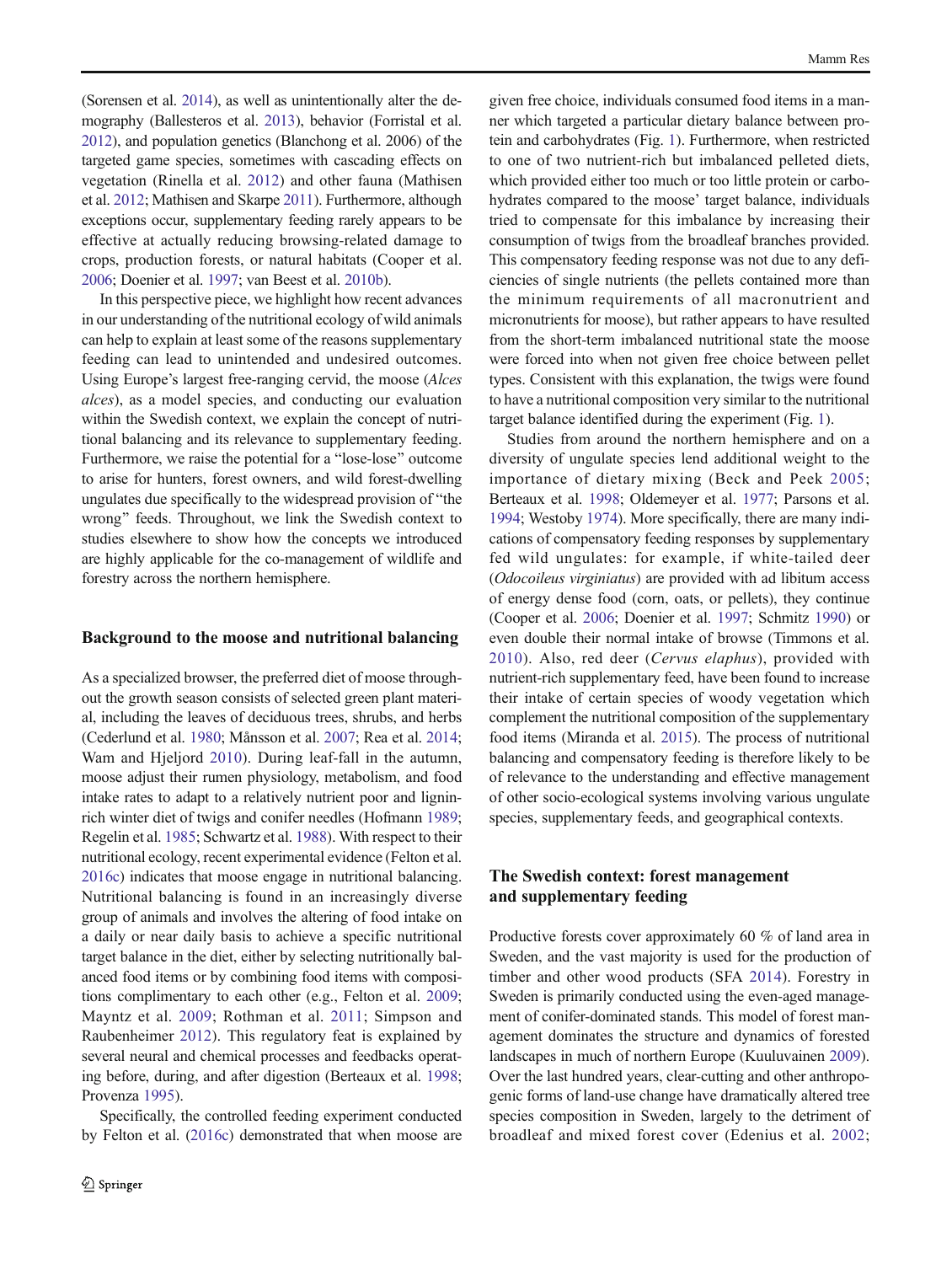<span id="page-2-0"></span>

Fig. 1 The macro-nutritional balance of the most commonly used supplementary feeds in Sweden (root vegetables and silages (S1–S5)) in relation to twigs of *Salix*, a tree genus commonly consumed by moose during winter. All dashed radials ("food rails") represent the nutritional balance of food items: the more an individual eats of an item, the further along the rail they shift. Also indicated is the nutritional target balance of adult moose (square  $=$  females, diamond  $=$  males), as experimentally determined in captivity (Felton et al. [2016c](#page-5-0)), with the solid black line showing the associated intake trajectory. Free-ranging moose may differ somewhat in this target balance. In the experiment, moose that were restricted to one of two pelleted diets that in isolation was imbalanced for them (either  $L = low$ -protein, high-carbohydrate; or  $H = high-protein$ , low carbohydrate; thick light gray lines) responded by significantly increasing their intake of Salix twigs which were offered to them in limited amounts (S. *caprea*, S. *fragilis*, and S. *cinerea*; mean compositions indicated by gray lines, large dashes). Note that most

Lindbladh et al. [2014](#page-5-0)). Norway spruce (Picea abies) has benefited most from such changes, to the extent that in southern Sweden, spruce-dominated production stands now comprise 40 % of forest area (Drössler [2010](#page-5-0)). This form of forest management has direct implications for ungulate food resources (Kuijper [2011](#page-5-0)). Ungulates in Sweden generally prefer to browse on Scots pine (Pinus sylvestris) and deciduous species (such as rowan (Sorbus aucuparia), aspen (Populus tremula), and birch (Betula spp.)) rather than Norway spruce (Mansson et al. [2007\)](#page-5-0), and the dominance of Norway spruce production forests reduces the availability of these primary food sources. Partly countering these losses, the predominance of even-aged forest management ensures that a flush of edible vegetation is provided, at least in unfenced stands, for the first decade after clear-cutting (Wam et al. [2016](#page-6-0)). However, efforts to remove competing broadleaf tree species (predominantly birch) during stand cleaning and thinning operations reduce the potential availability of these preferred species of browse, even in young stands (Milner et al. [2013\)](#page-6-0).

During winter in Sweden, and throughout Scandinavia, many land owners and game managers place supplementary

supplementary feeds characteristically have a lower non-protein balance than the twig material, and thereby are inconsistent with the moose's nutritional target. Root vegetables (gray lines, small dashes) include sugar and fodder beet (varieties of B. vulgaris), potato (Solanum tuberosum), and carrot (Daucus carota sativus). Silages (gray lines, medium dashes) include whole sweet corn plants (S1), graminoid mix with  $\langle 25 \, \% \rangle$  legumes (S2), whole oat plants (S3), whole barley plants (S4), and graminoid mix with 25–50 % legumes (S5). Included are estimates of the protein that is available to ruminants for digestion  $(x-axis)$  and the sum of fats, non-structural carbohydrates, and fractions of structural carbohydrates (fiber) that are digestible by ruminants (y-axis). Supplementary feed data are found in Spörndly ([2003](#page-6-0)) in which digestibility estimates are made for dairy cows. Data on Salix, pellets, and moose nutritional target are sourced from Felton et al. ([2016c\)](#page-5-0) in which digestibility estimates are made for moose.

feed in the landscape, often targeting wild ruminants such as moose, roe deer (Capreolus capreolus), red deer (C. elaphus), and fallow deer (Dama dama) (the non-ruminant wild boar, Sus scrofa, is also a targeted ungulate species but is not discussed here) (SOU [2014](#page-6-0)). The extent of this feeding is significant: in 2013, it was estimated that at least 350 million SEK worth of feed (approx. 42 Million USD) was provided to wild animals in Sweden (SOU [2014\)](#page-6-0). Silage bales are the most common type of feed (SOU [2014](#page-6-0)) and consist of various graminoids and herbs. The nutritional composition of such silages varies, but typically has higher contents of starch and other non-structural carbohydrates than woody browse (Fig. 1). Some of these silages may be suitable forages for fallow deer and red deer, whose dietary niche is intermediate between that of browsers and grazers (Clauss et al. [2009;](#page-5-0) Hofmann [1989](#page-5-0)).

It is also common in Sweden to feed game with agricultural crops that are even richer in sugar and starch than silage. In southern Sweden in particular, sugar and fodder beets (varieties of Beta vulgaris), potatoes, and other root vegetables are often placed in large piles in the rural landscape during winter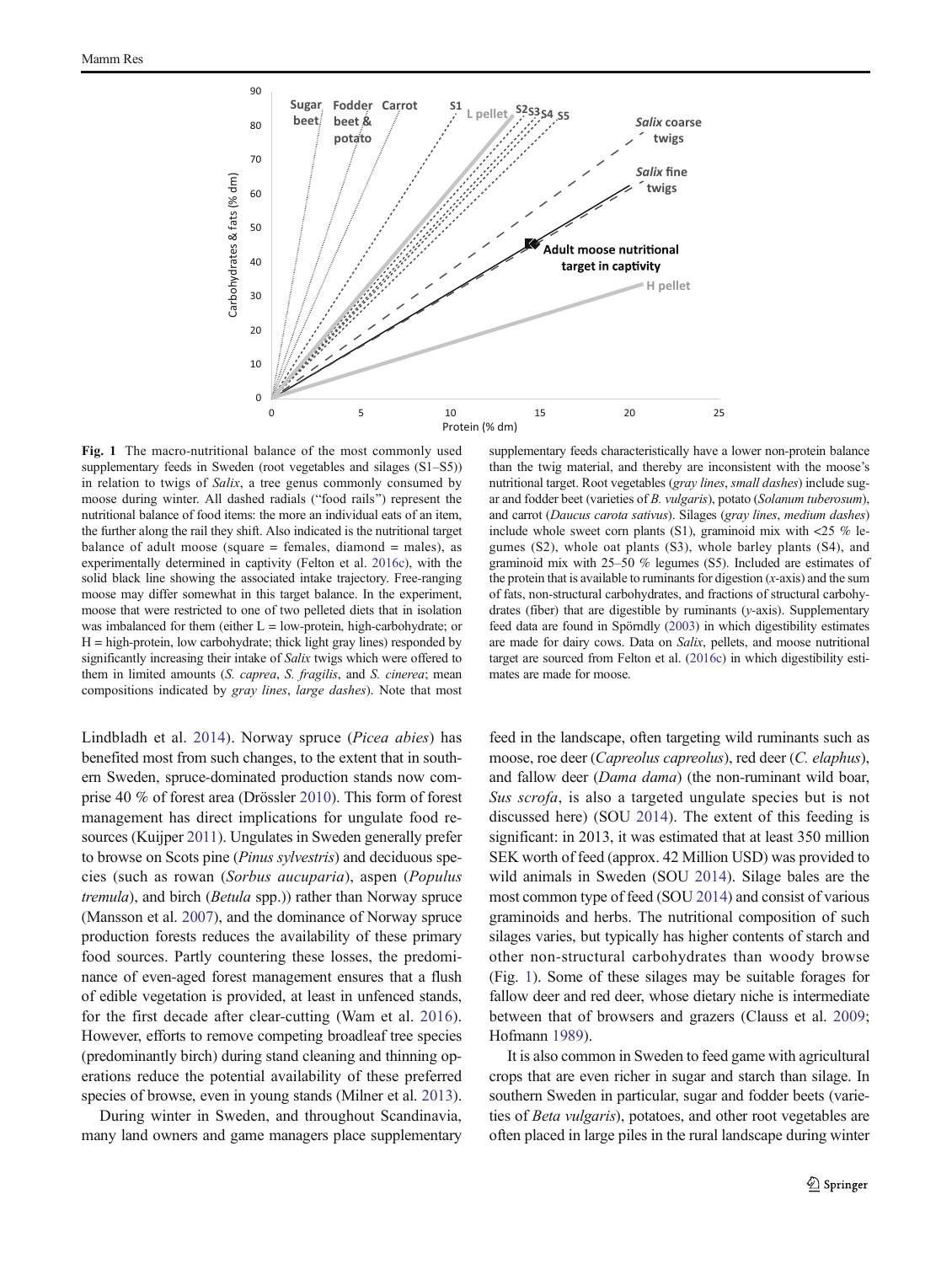months. Indeed, sugar beet is the second most commonly used supplementary feed in Sweden, and it is estimated that at least 32,400 tons of beets are provided to game animals every year in the southern parts of the country (SOU [2014](#page-6-0)). A pilot study showed that during three winter months in some local hunting areas, as much as 2 tons of supplementary feed/km<sup>2</sup> are distributed, of which approximately 40 % is made up of beets and other root vegetables (Blomqvist [2016](#page-5-0)). Such crops have been cultivated for enhanced energy content and have nutritional compositions that are highly inconsistent with the natural winter diet of moose (Fig. [1\)](#page-2-0). Nevertheless, moose do consume these feeds, whether or not they were the intended recipient (unpublished data of rumen contents, A.M. Felton).

# Implications for ungulate health and competitive interactions among species

Because the supplementary feeds commonly used in Scandinavia contain higher concentrations of non-structural carbohydrates than the natural winter diet of ungulates, this practice raises some specific animal health concerns. In addition to concerns regarding their dental health (Malmsten et al. [2015\)](#page-5-0), a large intake of such foods by a ruminant during winter is inconsistent with their rumen flora and metabolism, which is adapted to woody, lignin-rich foods (Schwartz et al. [1988\)](#page-6-0). Resultant problems are likely to arise if complementary food items, such as young broadleaf tree species or Scots pine in the case of the moose, are not available or consumed in sufficient amounts to ameliorate a dietary imbalance (as indicated by experiments with other species of ruminants, Keunen et al. [2002;](#page-5-0) Timmons et al. [2010\)](#page-6-0). As a result, rumen pH can decline, which increases the risk of ruminal acidosis. Ruminal acidosis is a suspected cause of serious health problems in both captive moose (Mueller et al. [2011;](#page-6-0) Shochat et al. [1997\)](#page-6-0) and in free-ranging moose forced to persist on crops (Butler et al. [2008\)](#page-5-0). Depending on the severity and time span, ruminal acidosis can lead to impaired digestion, poor general condition, vitamin deficiency, laminitis, and death (M.V. M [2005](#page-5-0)). Ruminal acidosis can also be indirectly harmful to unweaned young ruminants (M.V. M [2005](#page-5-0)), which suffer due to the accompanying reduction in the fat concentration of their mother's milk (Allen [1997;](#page-4-0) Keunen et al. [2002](#page-5-0)). Due to the potential impacts on their rumen and dental status, root vegetables rich in sugar and starch are unlikely to be suitable feeds for any of the wild ruminants, but further research is needed to determine whether this expectation may be qualified.

Supplementary feeding is also likely to lead to populationand community level impacts that are potentially counterproductive to the aims of game management (Putman and Staines [2004](#page-6-0)). As previously noted, some ungulate species appear to benefit more from certain types of supplementary

feeding than others. For example, a study has shown that silage offered during winter time in a region of southern Sweden was utilized to a higher extent by fallow deer than by moose, relative to their respective population sizes (Otto [2013\)](#page-6-0). Supplementary feeding is thereby likely to maintain fallow deer at much higher densities in these areas than would otherwise occur. Although the effects of supplementary feeding on the community ecology of ungulates is poorly understood, increased fallow deer densities are likely to increase competitive pressures on other ungulate species, including the moose, particularly during spring and summer when species overlap in their resource use. Moreover, from studies elsewhere in Europe, fallow deer is known to displace other species from feeding sites, such as roe deer (Ferretti et al. [2008](#page-5-0)) and red deer (Bartoš et al. [1996\)](#page-5-0).

#### Implications for forest management

Ungulates and forestry interact in varied and complex ways. Browsers affect forestry by damaging production trees, and forestry affects ungulates by changing tree composition and age structure of the forest landscape (Wam et al. [in press](#page-6-0)), with associated implications for food and shelter availability (Kuijper [2011](#page-5-0); Kuijper et al. [2009](#page-5-0); Milner et al. [2013](#page-6-0)). The potential influence of supplementary feeding on ungulate browsing behavior and community composition adds to this complex web of interactions.

Multiple studies challenge the use of supplementary feeding as an effective means of reducing the intake of browse by ungulates during winter, and thereby as a way to reduce forest damage (Milner et al. [2014](#page-6-0)). In Scandinavia, extensive forest damage can occur within a kilometer of feeding stations (Gundersen et al. [2004](#page-5-0); van Beest et al. [2010a\)](#page-6-0) and at larger landscape scales (Mathisen et al. [2014\)](#page-6-0). Such high damage levels are often explained by the proximity of feeding sites to forest stands, the longevity of the feeding program, and the associated increase in ungulate densities (Milner et al. [2014\)](#page-6-0). The recent finding that captive moose show compensatory feeding when given inappropriate high-energy or highprotein foods (Felton et al. [2016c](#page-5-0)), and similar observations in other ungulate study systems (Cooper et al. [2006;](#page-5-0) Doenier et al. [1997;](#page-5-0) Miranda et al. [2015;](#page-6-0) Schmitz [1990;](#page-6-0) Timmons et al. [2010\)](#page-6-0), suggests that the nutritional composition of supplementary feed can influence and may even exacerbate the levels of damage incurred.

With respect to the trees' vulnerability to browsing, Scots pine and some broadleaved species are able to maintain or even increase shoot biomass if subjected to repeated browsing pressure at low to moderate levels during the winter, particularly when growing on productive soils (Edenius [1993;](#page-5-0) Persson et al. [2005](#page-6-0)). However, if an individual tree is in a state proximate to a physiological threshold, even a small increase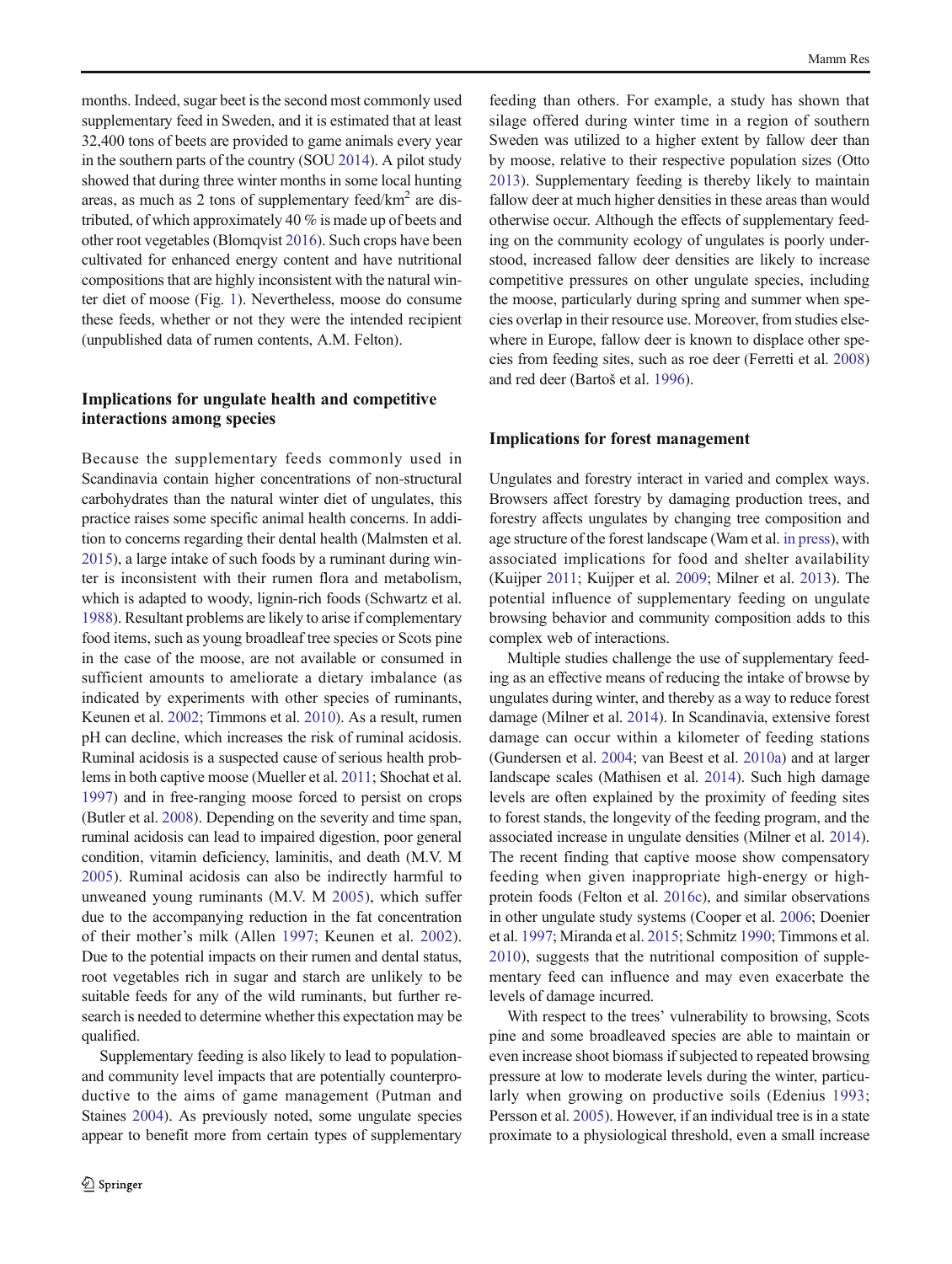<span id="page-4-0"></span>in browsing intensity could have significant effects on a tree's growth characteristics and the quality of its timber (Bergqvist et al. [2013](#page-5-0); Edenius et al. [2002](#page-5-0)). For this reason, the cumulative effects on forests of the extensive provision of potentially nutritionally imbalanced feed for ungulates require further consideration.

Increased browsing damage is also influencing the longterm management trajectory of forests, with resultant repercussions for wild ungulates and forest biodiversity in general. This is because the severity of browsing damage within a region has a strong influence on forest owner decisions regarding which tree species to use for regeneration. If the level of browsing damage is sufficiently high, or perceived to be problematic, Norway spruce is currently favored at the expense of other production forest alternatives, including broadleaf tree species and Scots pine (Lidskog and Sjödin [2014\)](#page-5-0), with negative implications for biodiversity and forest resilience (Felton et al. [2016a;](#page-5-0) Felton et al. [2016b](#page-5-0)). This can readily create a feedback loop, in which the resultant intensified browsing damage in the remaining pine and deciduous forest areas (Herfindal et al. [2015\)](#page-5-0) provides further motivation for the increased use of Norway spruce in production forests. The extent to which supplementary feeding influences this feedback loop needs to be addressed.

# Conclusion

Our understanding of the nutritional ecology of forest ungulates is sufficient to challenge the view that management goals for forests and game are likely to be achieved using many of the current approaches to supplementary feeding. For this reason, it is in the direct interest of game and forest managers to be aware of the potential adverse consequences of using inappropriate supplementary feeds. Notably, in recent years, the reproductive performance of many moose populations in southern Scandinavia appears to be in decline (Wam et al. [2016](#page-6-0)). While the precise causal factors underlying these trends remain unaccounted for, the available evidence suggests that in some areas, inappropriate supplementary feeding may contribute to the problem, via for example, negative effects on their rumen condition and increased competition from other ungulate species. We suggest that if the supplementary feeding of browsing ungulates is to take place, suitable feed alternatives are items that resemble the animals' natural diets, such as residue material from timber extraction and stand thinning (e.g., tree tops, Edenius et al. [2014](#page-5-0); Heikkilä and Härkönen [2000](#page-5-0)), or bales made of fast-growing broadleaves (Otto [2013](#page-6-0) and unpublished data, A.M. Felton).

The use of nutritionally balanced food items is not, however, a panacea for all the problems associated with supplementary feeding. For example, even if supplementary feed is nutritionally balanced, the mere act of feeding can increase

animal aggregation and thereby increase local forest damage or disease transmission among ungulate populations (Sorensen et al. [2014](#page-6-0)). If the preferred option is to retain animal densities, the larger question must therefore be raised as to what alternatives are available or even preferable to supplementary feeding. With respect to alleviating forest damage, plausible alternatives involve increasing the amount of natural browse at larger spatial scales to minimize the contrast in food availability between regenerating stands and the surrounding mature forest (Kuijper et al. [2009;](#page-5-0) Milner et al. [2013\)](#page-6-0), and thereby decrease the browsing damage burden on any one forest owner (Heikkilä and Härkönen [1996;](#page-5-0) Herfindal et al. [2015;](#page-5-0) Månsson [2007\)](#page-5-0). For example, due to the concerted effort of a large number of private forest owners in one region of southern Sweden, the planting of Scot's pine has increased significantly in recent years, resulting in lower rates of forest damage and less conflict between hunters and forest owners (pers. comm. Ove Andersson, Swedish Forest Agency). It is also possible that the pre-commercial thinning of production forests could be altered to help preserve and promote the growth of edible biomass throughout the forest landscape (Edenius et al. [2014\)](#page-5-0). To alleviate the browsing damage caused by those deer species that are intermediate feeders (e.g., red deer), creating safe grass-dominated open spaces within the forest matrix may be effective (Burkhardt [2011\)](#page-5-0). Potential solutions therefore appear to be available. What is now required is that ecologists, wildlife veterinarians, and silviculturalists further investigate the links between ungulate food, animal health, and forest damage, so that mutually beneficial alternatives can be identified.

Acknowledgments AMF was funded by Stiftelsen Skogsällskapet (1011-79/150-7 HJHIL), the Swedish Environment Protection Agency (NV-01740-14), and Södra Skogsägarnas Stiftelse för Forskning, Utveckling och Utbildning. AF was funded by Future Forests, supported by the Foundation for Strategic Environmental Research (MISTRA). JPGMC was funded by the Swedish Environment Protection Agency (program Beyond Moose, NV-01337-15). We specifically thank Magnus Strandberg at Skogssällskapet.

Open Access This article is distributed under the terms of the Creative Commons Attribution 4.0 International License (http:// creativecommons.org/licenses/by/4.0/), which permits unrestricted use, distribution, and reproduction in any medium, provided you give appropriate credit to the original author(s) and the source, provide a link to the Creative Commons license, and indicate if changes were made.

#### References

- Allen MS (1997) Relationship between fermentation acid production in the rumen and the requirement for physically effective fiber. J Dairy Sci 80:1447–1462. doi[:10.3168/jds.S0022-0302](http://dx.doi.org/10.3168/jds.S0022-0302(97)76074-0) [\(97\)76074-0](http://dx.doi.org/10.3168/jds.S0022-0302(97)76074-0)
- Andreassen HP, Gundersen H, Storaas T (2005) The effect of scent-marking, forest clearing, and supplemental feeding on moose-train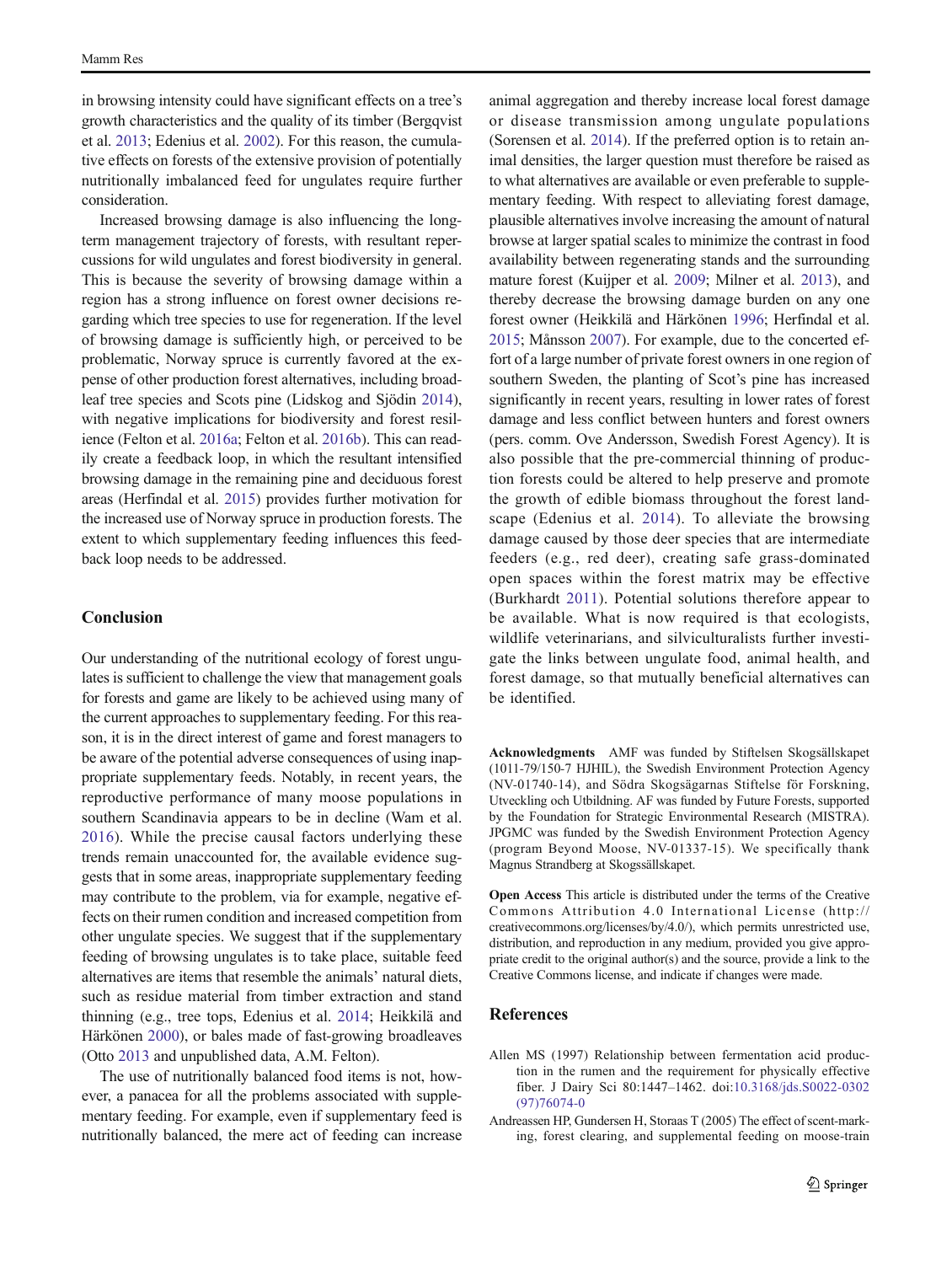<span id="page-5-0"></span>collisions. J Wildlife Manage 69:1125–1132. doi[:10.2193/0022-541](http://dx.doi.org/10.2193/0022-541x(2005)069%5B1125:teosfc%5D2.0.co;2) [x\(2005\)069\[1125:teosfc\]2.0.co;2](http://dx.doi.org/10.2193/0022-541x(2005)069%5B1125:teosfc%5D2.0.co;2)

- Ballesteros M, Bardsen BJ, Fauchald P, Langeland K, Stien A, Tveraa T (2013) Combined effects of long-term feeding, population density and vegetation green-up on reindeer demography. Ecosphere 4. doi:[10.1890/es13-00015.1](http://dx.doi.org/10.1890/es13-00015.1)
- Bartoš L, Vaňková D, Šiler J, Losos S (1996) Fallow deer tactic to compete over food with red deer. Aggressive Behav 22:375–385. doi:[10.1002/\(SICI\)1098-2337\(1996\)22:5<375::AID-AB6>3.0.](http://dx.doi.org/10.1002/(SICI)1098-2337(1996)22:5%3C375::AID-AB6%3E3.0.CO;2-I)  $CO:2-I$
- Beck JL, Peek JM (2005) Great Basin summer range forage quality: do plant nutrients meet elk requirements? West N Amer Nat 65:516– 527
- Bergqvist G, Bergstrom R, Wallgren M (2013) Summer browsing by moose on Scots pine. Scand J For Res 28:110–116. doi[:10.1080/02827581.2012.725767](http://dx.doi.org/10.1080/02827581.2012.725767)
- Berteaux D, Crete M, Huot J, Maltais J, Ouellet JP (1998) Food choice by white-tailed deer in relation to protein and energy content of the diet: a field experiment. Oecologia 115:84–92
- Blanchong JA, Scribner KT, Epperson BK, Winterstein SR (2006) Changes in artificial feeding regulations impact white-tailed deer fine-scale spatial genetic structure. J Wildlife Manage 70:1037– 1043. doi[:10.2193/0022-541x\(2006\)70\[1037:ciafri\]2.0.co;2](http://dx.doi.org/10.2193/0022-541x(2006)70%5B1037:ciafri%5D2.0.co;2)
- Blomqvist J (2016) Stödutfodring av klövvilt i södra Sverige: en jämförelse av utfodringsintensitet, fodertyper och andra påverkande faktorer på lokal och regional nivå. Swedish University of Agricultural Sciences
- Burkhardt P (2011) Ein Jahr im Rotwildrevier Jagdpraxis und Hege. Müller Rüschlikon Verlag, Stuttgart
- Butler EA, Jensen WF, Johnson RE, Scott JM (2008) Grain overload and secondary effects as potential mortality factors of moose in North Dakota. Alces 44:73–79
- Cederlund G, Ljungqvist H, Markgren G, Stålfelt G (1980) Foods of moose and roe-deer at Grimsö in central Sweden: results of rumen content analyses. Swed Wildlife Res 11:171–247
- Clauss M, Hofmann RR, Fickel J, Streich WJ, Hummel J (2009) The intraruminal papillation gradient in wild ruminants of different feeding types: implications for rumen physiology. J Morphol 270:929– 942. doi[:10.1002/jmor.10729](http://dx.doi.org/10.1002/jmor.10729)
- Cooper SM, Owens MK, Cooper RM, Ginnett TF (2006) Effect of supplemental feeding on spatial distribution and browse utilization by white-tailed deer in semi-arid rangeland. J Arid Environ 66:716– 726. doi[:10.1016/j.jaridenv.2005.11.015](http://dx.doi.org/10.1016/j.jaridenv.2005.11.015)
- Doenier PB, DelGiudice GD, Riggs MR (1997) Effects of winter supplemental feeding on browse consumption by white-tailed deer. Wildlife Soc B 25:235–243
- Drössler L (2010) Tree species mixtures–a common feature of southern Swedish forests. Forestry 83:433–441. doi:[10.1093](http://dx.doi.org/10.1093/forestry/cpq025) [/forestry/cpq025](http://dx.doi.org/10.1093/forestry/cpq025)
- Edenius L (1993) Browsing by moose on Scots pine in relations to plant resource availability. Ecology 74:2261–2269. doi[:10.2307/1939579](http://dx.doi.org/10.2307/1939579)
- Edenius L, Bergman M, Ericsson G, Danell K (2002) The role of moose as a disturbance factor in managed boreal forests. Silva Fennica 36: 57–67
- Edenius L, Roberge J-M, Månsson J, Ericsson G (2014) Ungulateadapted forest management: effects of slash treatment at harvest on forage availability and use. Eur J Forest Res 133:191–198. doi:[10.1007/s10342-013-0758-2](http://dx.doi.org/10.1007/s10342-013-0758-2)
- Felton A et al (2016a) How climate change adaptation and mitigation strategies can threaten or enhance the biodiversity of production forests: insights from Sweden. Biol Conserv 194:11–20. doi:[10.1016/j.biocon.2015.11.030](http://dx.doi.org/10.1016/j.biocon.2015.11.030)
- Felton A et al (2016b) Replacing monocultures with mixed-species stands: ecosystem service implications of two production forest alternatives in Sweden. Ambio 45:124–139. doi:[10.1007/s13280-](http://dx.doi.org/10.1007/s13280-015-0749-2) [015-0749-2](http://dx.doi.org/10.1007/s13280-015-0749-2)
- Felton AM et al (2009) Protein content of diets dictates the daily energy intake of a free-ranging primate. Behav Ecol 20:685–690. doi:[10.1093/beheco/arp021](http://dx.doi.org/10.1093/beheco/arp021)
- Felton AM, Felton A, Raubenheimer D, Simpson SJ, Kriszan SJ, Hedwall P-O, Stolter C (2016c) The nutritional balancing act of a large herbivore: an experiment with captive moose (Alces alces L). PLoS One 11:e0150870. doi[:10.1371/journal.pone.0150870](http://dx.doi.org/10.1371/journal.pone.0150870)
- Ferretti F, Sforzi A, Lovari S (2008) Intolerance amongst deer species at feeding: roe deer are uneasy banqueters. Behav Process 78:487– 491. doi[:10.1016/j.beproc.2008.02.008](http://dx.doi.org/10.1016/j.beproc.2008.02.008)
- Forristal VE, Creel S, Taper ML, Scurlock BM, Cross PC (2012) Effects of supplemental feeding and aggregation on fecal glucocorticoid metabolite concentrations in elk. J Wildlife Manage 76:694–702. doi:[10.1002/jwmg.312](http://dx.doi.org/10.1002/jwmg.312)
- Geisser H, Reyer H-U, Krausman (2004) Efficacy of hunting, feeding, and fencing to reduce crop damage by wild boars. J Wildlife Manage 68:939–946. doi:[10.2193/0022-541X\(2004\)068\[0939](http://dx.doi.org/10.2193/0022-541X(2004)068%5B0939:EOHFAF%5D2.0.CO;2) [:EOHFAF\]2.0.CO;2](http://dx.doi.org/10.2193/0022-541X(2004)068%5B0939:EOHFAF%5D2.0.CO;2)
- Gundersen H, Andreassen HP, Storaas T (2004) Supplemental feeding of migratory moose Alces alces: forest damage at two spatial scales. Wildlife Biol 10:213–223
- Heikkilä R, Härkönen S (1996) Moose browsing in young Scots pine stands in relation to forest management. For Ecol Manag 88:179– 186. doi[:10.1016/s0378-1127\(96\)03823-6](http://dx.doi.org/10.1016/s0378-1127(96)03823-6)
- Heikkilä R, Härkönen S (2000) Thinning residues as a source of browse for moose in managed forests in Finland. Alces 36:85–92
- Herfindal I, Tremblay J-P, Hester AJ, Lande US, Wam HK (2015) Associational relationships at multiple spatial scales affect forest damage by moose. For Ecol Manag 348:97–107. doi[:10.1016/j.](http://dx.doi.org/10.1016/j.foreco.2015.03.045) [foreco.2015.03.045](http://dx.doi.org/10.1016/j.foreco.2015.03.045)
- Hofmann RR (1989) Evolutionary steps of ecophysiological adaptation and diversification of ruminants - a comparatice view of their digestive system. Oecologia 78:443–457
- Keunen JE, Plaizier JC, Kyriazakis L, Duffield TF, Widowski TM, Lindinger MI, McBride BW (2002) Effects of a subacute ruminal acidosis model on the diet selection of dairy cows. J Dairy Sci 85: 3304–3313. doi[:10.3168/jds.S0022-0302\(02\)74419-6](http://dx.doi.org/10.3168/jds.S0022-0302(02)74419-6)
- Kuijper DPJ (2011) Lack of natural control mechanisms increases wildlife-forestry conflict in managed temperate European forest systems. Eur J Forest Res 130:895–909. doi[:10.1007/s10342-011-](http://dx.doi.org/10.1007/s10342-011-0523-3) [0523-3](http://dx.doi.org/10.1007/s10342-011-0523-3)
- Kuijper DPJ, Cromsigt JPGM, Churski M, Adam B, Jędrzejewska B, Jędrzejewski W (2009) Do ungulates preferentially feed in forest gaps in European temperate forest? For Ecol Manag 258:1528– 1535. doi:[10.1016/j.foreco.2009.07.010](http://dx.doi.org/10.1016/j.foreco.2009.07.010)
- Kuuluvainen T (2009) Forest management and biodiversity conservation based on natural ecosystem dynamics in northern Europe: the complexity challenge. Ambio 38:309–315
- Lidskog R, Sjödin D (2014) Why do forest owners fail to heed warnings? Conflicting risk evaluations made by the Swedish forest agency and forest owners. Scand J Forest Res 29:275–282
- Lindbladh M, Axelsson A-L, Hultberg T, Brunet J, Felton A (2014) From broadleaves to spruce - the borealization of southern Sweden. Scand J Forest Res 29:686–696. doi[:10.1080/02827581.2014.960893](http://dx.doi.org/10.1080/02827581.2014.960893)
- M.V.M (2005) The Merck Veterinary Manual. MERCK & CO., INC. [http://www.merckvetmanual.com/mvm/.](http://www.merckvetmanual.com/mvm/) Accessed 15 March 2013
- Malmsten A, Dalin AM, Pettersson A (2015) Caries, periodontal disease, supernumerary teeth and other dental disorders in Swedish wild boar (Sus scrofa). J Comp Pathol 153:50–57. doi:[10.1016/j.](http://dx.doi.org/10.1016/j.jcpa.2015.04.003) [jcpa.2015.04.003](http://dx.doi.org/10.1016/j.jcpa.2015.04.003)
- Månsson J (2007) Moose management and browsing dynamics in boreal forest. Swedish University of Agricultural Sciences
- Mansson J, Kalen C, Kjellander P, Andren H, Smith H (2007) Quantitative estimates of tree species selectivity by moose (Alces alces) in a forest landscape. Scand J Forest Res 22:407–414. doi:[10.1080/02827580701515023](http://dx.doi.org/10.1080/02827580701515023)